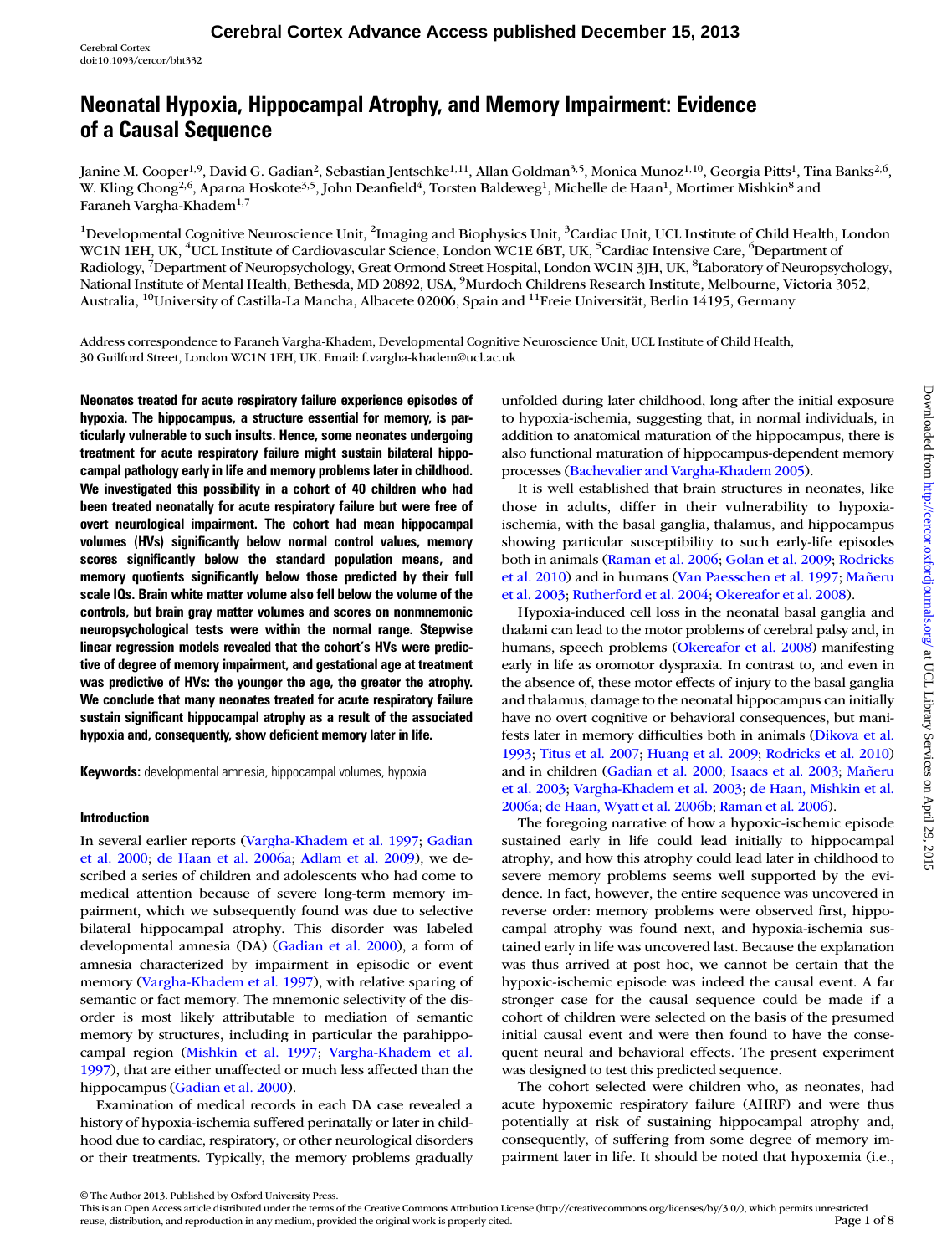<span id="page-1-0"></span>low blood oxygen) is not synonymous with tissue hypoxia, but whereas hypoxemia can be measured via biochemical methods, tissue hypoxia (defined as a decrease in the partial pressure of oxygen at the cellular level) cannot be directly and noninvasively measured in critically ill patients within the intensive care environment. However, direct measures assessing the effect of full cessation of circulation (hypothermic circulatory arrest) in animal surgical studies clearly demonstrate the relationship between induced hypoxemia and low global oxygenation (circulatory arrest or selective cerebral perfusion) with low brain tissue oxygenation and subsequent histopathological injury [\(Pokela et al. 2001](#page-7-0); [Salazar et al. 2009\)](#page-7-0). These neonates were treated either by conventional intensive care management (CM) or, in cases unresponsive to standard intensive care measures, by an advanced life support system (i.e., extracorporeal membrane oxygenation, ECMO) supporting the heart and lungs to allow recovery of cardiopulmonary function. Results of a previous study ([McNally et al. 2006](#page-7-0)) suggest that memory function may indeed be impaired in children with this history of oxygen deprivation and treatment. To address the issue more fully, we undertook a thorough neuroimaging and neuropsychological assessment of our selected cohort. Our main aim was to determine whether any of the children in the cohort had DA and, if so, to obtain an estimate of the incidence of this disorder.

## Materials and Methods

#### **Participants**

Based on the records held by the National Perinatal Epidemiology Unit (NPEU), University of Oxford, and by Great Ormond Street Hospital (GOSH), 159 children who had received treatment for AHRF as neonates at 1 of 5 centers within the UK (Great Ormond Street Hospital, London; Glenfield Hospital, Leicester; the Freeman Hospital, Newcastle; the Royal Hospital for Sick Children, Glasgow; and Kings College Hospital, London) were eligible to participate in this study. These 159 children were sent letters, either from the NPEU or from GOSH, inviting them to participate in the study. A total of 60 invitees responded to the letters and consented to participate in the study, but 20 patients who consented (33%) were excluded because they either failed to attend the neuropsychological testing sessions  $(N=11)$ , refused or were unable to undergo brain scanning  $(N=4)$ , had full scale IQs below 75  $(N=2)$ , had special educational needs  $(N=2)$ , or had highly discordant scores on the Children's Memory Scale and the Rivermead Test of Everyday Memory  $(N=1)$ . Thus, the final cohort of 40 children (i.e., 67% of those who consented;  $M_{\text{age}}$ , 12:2 [years: months]  $\pm$  1:8 SD; 24 males) met the following inclusionary criteria: 1) 8–15 years of age at the start of the study; 2) no overt neurological impairment or diagnosis of motor, learning, or cognitive difficulties; 3) free of genetic syndromes; and 4) native English speakers residing in the UK. This cohort underwent a structural MRI scan and a detailed neuropsychological evaluation spanning an entire day. The low rate of response (60 of 159) to our recruitment effort could have been due to a number of factors, such as: 1) long distance travel, 2) time off work for parents accompanying their children for visits to GOSH, 3) "research fatigue" in children and their families who had been recruited into the original ECMO clinical trial ([UK Collaborative ECMO Trial Group 1996\)](#page-7-0), as this included 3 follow-up studies at 1, 4, and 7 years [\(UK](#page-7-0) [Collaborative ECMO Group 1998;](#page-7-0) [Bennett et al 2001;](#page-6-0) [McNally](#page-7-0) [et al 2006, r](#page-7-0)espectively) to determine long-term morbidity after ECMO versus CM for treatment of AHRF.

Of the 40 children comprising the full cohort, 27 (68%) had received treatment with ECMO, and 13 (32%) had received CM. Seventeen cases receiving ECMO, and 11 receiving CM were part of a randomized clinical trial to evaluate long-term outcome after ECMO treatment in terms of mortality and morbidity (UK Collaborative ECMO Group 1998; [McNally et al.](#page-7-0) [2006\)](#page-7-0). For the cohort of babies in the ECMO study, there were almost twice the number of survivors in the ECMO group as there were in the conventional management group. As a result, there were twice the number of babies potentially available for follow-up (ECMO = 56,  $CM = 34$  at 7-year follow-up of the cohort that had participated in the randomized clinical trial). A similar disparity was also observed in those children who were recruited from GOSH. For babies not in the ECMO trial, most referrals to GOSH receive ECMO when conventional treatment has failed. While about one-third of these babies continue to improve with ongoing conventional therapy at GOSH, most (i.e.,  $\sim$  2/3) go on to receive ECMO as a proven rescue therapy. In the majority of cases comprising the entire cohort, the most frequent cause of the AHRF was meconium aspiration syndrome (see [Supplementary Table 1](http://cercor.oxfordjournals.org/lookup/suppl/doi:10.1093/cercor/bht332/-/DC1) for further details). Gestational age in the patient cohort ranged from 34 to 42.6 weeks (although only 3 patients had a gestational age below 37 weeks—one each at 34, 35, and 36.5 weeks; removal of these 3 patients did not change either the behavioral or neuropathological results; see below). Values of medical variables made available by the NPEU in the initial assessment are presented in Table 1 (see [Supplementary Table 2](http://cercor.oxfordjournals.org/lookup/suppl/doi:10.1093/cercor/bht332/-/DC1) for comparison of medical variables in the ECMO and CM subgroups of both the full and randomized trial cohorts).

The patients' socioeconomic status, as judged by parental occupations ([Ganzeboom et al. 1992](#page-7-0)), and their behavioral and social problems, as judged by parental ratings [\(Achenbach](#page-7-0) [1991\)](#page-7-0), were within the normal range (Table [2\)](#page-2-0). Comparison of parental occupations and behavior and social profiles in the ECMO and CM subgroups of both the full and randomized trial cohorts did not reveal any significant subgroup differences (see [Supplementary Tables 3 and 4,](http://cercor.oxfordjournals.org/lookup/suppl/doi:10.1093/cercor/bht332/-/DC1) respectively).

Sixty-four healthy children recruited from Greater London mainstream schools or from the pool of healthy siblings of patients attending Great Ormond Street Hospital (NC group:  $M<sub>age</sub>$ , 11:5 years: months  $\pm$  2:1 SD; 28 males) provided control data for the MRI scans as well as norms for behavioral tests lacking standardized means.

#### Table 1

Medical variables noted at initial assessment during neonatal period of the acute hypoxemic respiratory failure (AHRF) cohort

| Medical variables                      | Ν  | Mean | SD   | Median | IO <sub>R</sub> |
|----------------------------------------|----|------|------|--------|-----------------|
| Current age (years:months)             | 40 | 12.2 | 1.8  | 12.5   | $11.0 - 13.5$   |
| Gestational age (weeks)                | 39 | 39.5 | 2.1  | 40.0   | $37.8 - 41.0$   |
| Birth weight (kg)                      | 39 | 3.5  | 0.7  | 3.5    | $3.0 - 3.8$     |
| Arterial pH                            | 37 | 7.3  | 0.1  | 7.3    | $7.2 - 7.4$     |
| Arterial CO <sub>2</sub> level (kPa)   | 38 | 5.9  | 2.0  | 5.9    | $4.5 - 7.1$     |
| Arterial PaPO <sub>2</sub> level (kPa) | 38 | 5.1  | 1.6  | 5.0    | $3.8 - 6.2$     |
| Oxygenation index                      | 38 | 61.8 | 21.9 | 52.2   | $45.8 - 81.1$   |
| Apgar (5 mins)                         | 12 | 7.1  | 2.2  | 7.0    | $5.0 - 9.5$     |

CO<sub>2</sub>, carbon dioxide level in arterial blood; IQR, interquartile range; kg, kilograms; kPa, kilopascals; mins, minutes; PaPO<sub>2</sub>, partial pressure of oxygen; pH, the acidity/alkalinity of arterial blood; SD, standard deviation.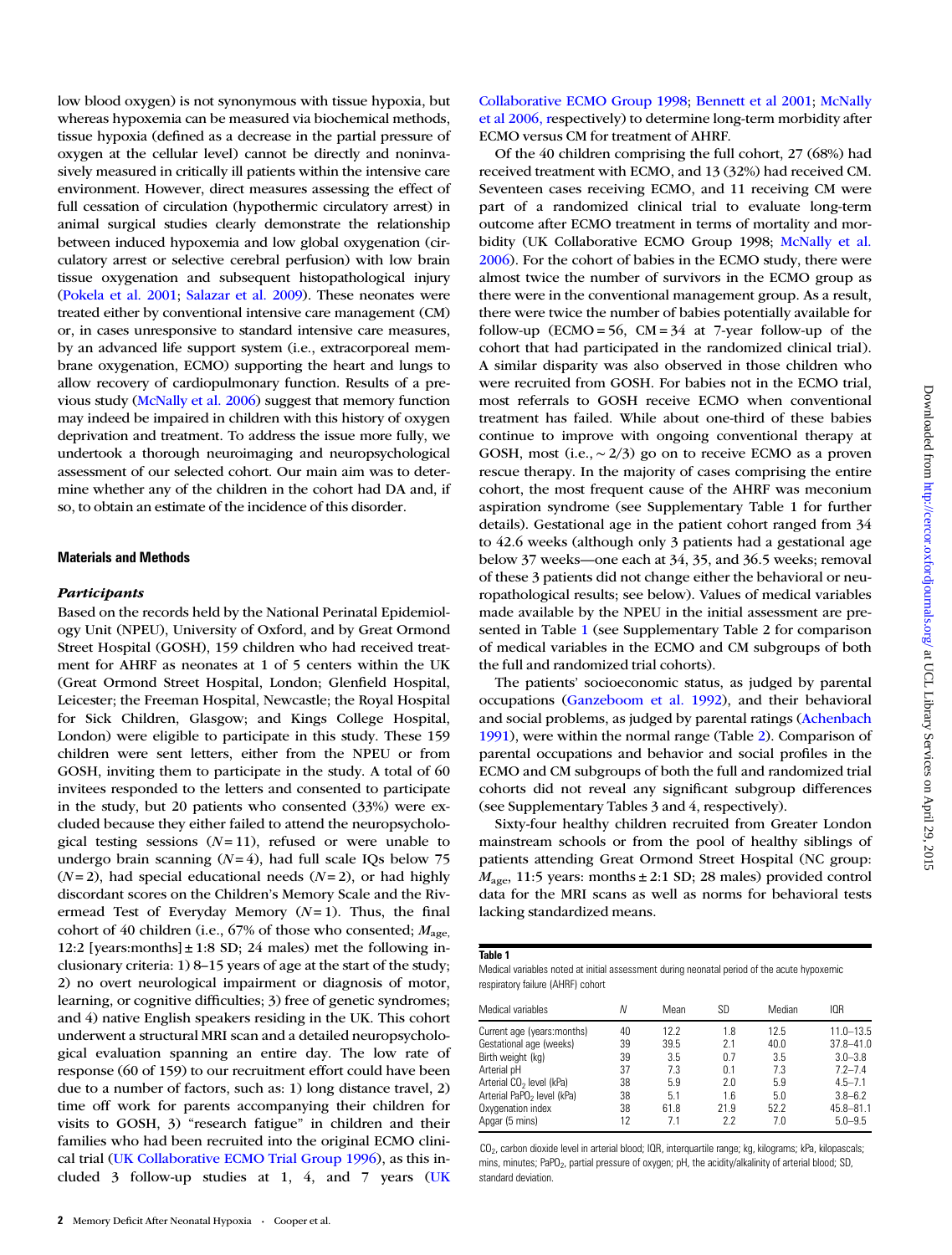#### <span id="page-2-0"></span>Table 2

Socioeconomic Status and Child Behavior Checklist ratings of the AHRF cohort

| A. Socioeconomic Status <sup>a</sup>           | N  | Mean value              | SD        | Range     |
|------------------------------------------------|----|-------------------------|-----------|-----------|
| Father's occupation                            | 34 | 49.4                    | 21.4      | $23 - 88$ |
| Mother's occupation                            | 29 | 49.4                    | 17.9      | $23 - 88$ |
| B. Child Behavior Checklist (CBC) <sup>b</sup> | N  | Mean ( <i>T</i> -score) | <b>SD</b> | Range     |
| Anxious-depressed                              | 36 | 54.2                    | 7.1       | $50 - 79$ |
| Withdrawn-depressed                            | 36 | 54.8                    | 6.0       | $50 - 73$ |
| Somatic complaints                             | 36 | 56.3                    | 7.1       | $50 - 78$ |
| Social problems                                | 36 | 55.3                    | 7.4       | $50 - 70$ |
| Thought problems                               | 36 | 55.7                    | 7.3       | $50 - 73$ |
| Attention problems                             | 36 | 57.9                    | 9.4       | $50 - 83$ |
| Delinquent behavior (Rule Breaking)            | 36 | 52.5                    | 4.3       | $50 - 71$ |
| Aggressive behavior                            | 36 | 53.4                    | 6.2       | $50 - 75$ |

Note: <sup>a</sup>Parental occupation classified according to the International Standard Classification of Occupation (ISCO-88) transformed into an International Socioeconomic Index of Occupational Status ([Ganzeboom et al. 1992\)](#page-7-0) to provide socioeconomic values for the parental occupations with a range of 0–90.

<sup>b</sup>The Child Behavior Checklist (CBC; [Achenbach 1991](#page-7-0)), designed to assess behavioral and social problems of children and adolescents as judged by parental ratings, uses t-scores with a mean of 50 (SD 10) where <60 = normal range of functioning; 60–70 = borderline range; and  $>$  70 = clinical range. SD, standard deviation.

The study was approved by the Research Ethics Committee of University College London Hospital, and both the children and their parents gave informed consent.

#### Imaging Procedures

Whole-brain MRI scans were obtained using a 1.5-T Siemens Avanto scanner, with a  $T_1$ -weighted 3D FLASH sequence: repetition time 11 ms, echo time 4.94 ms, flip angle 15°; matrix size, 224 × 256; field of view, 250 mm; partition thickness, 1 mm; 176 sagittal partitions in the third dimension; acquisition time, 5.34 min.

For the measurement of hippocampal volumes (HVs), the datasets were reformatted into 1-mm-thick contiguous slices in a tilted coronal plane perpendicular to the long axis of the hippocampus using MEDx 3.43 (Medical Numerics, Inc., MD, USA). Hippocampal boundaries were selected on the basis of a survey of numerous anatomical studies and brain atlases and were adapted to enable reproducible ROI tracing within and across brains [\(Jack et al. 1995;](#page-7-0) [Duvernoy 1988;](#page-7-0) [Duvernoy](#page-7-0) [and Bourgouin 1998](#page-7-0), [1999;](#page-7-0) [Insausti et al. 1998](#page-7-0); [Bernasconi](#page-6-0) [et al. 2000;](#page-6-0) [Goncharova et al. 2001;](#page-7-0) [Duvernoy 2005](#page-7-0)).

The hippocampus was defined as a composite of the following regions: cornu Ammonis subfields (CA1-4), dentate gyrus, subiculum and presubiculum, amygdalo-hippocampal transition area, and uncus. The rostral boundary, marking the division between hippocampus and amygdala, was set at the alveus and anterior tip of the temporal horn of the lateral ventricle, with the ventricle serving also as the lateral boundary. The medial boundary, marking the division between hippocampus and entorhinal cortex, was placed at the dorsomedial edge of the temporal lobe, except at the rostral and caudal tips of the hippocampus. The caudal boundary was set to include the last slice in which the hippocampus could be distinguished from the fornix.

Hippocampal cross-sectional areas were measured by one of the authors (D.G.G.) along the length of the hippocampus, using every slice (see also, [Maller et al. 2006](#page-7-0)). The volumes were calculated by summing the cross-sectional areas and multiplying by the distance between the measured slices. All measurements were carried out blind to the clinical data.

Total cortical gray matter (GM), white matter (WM), and cerebrospinal fluid (CSF) volumes were obtained from the new segmentation procedure implemented in SPM8 ([http://www.](http://www.fil.ion.ucl.ac.uk/spm/software/spm8/)fil [.ion.ucl.ac.uk/spm/software/spm8/](http://www.fil.ion.ucl.ac.uk/spm/software/spm8/)). A correction was made for all the measured regions (GM, WM, CSF, and HV) using a linear regression that removed the contribution of intracranial volume (ICV). Regression coefficients were derived from participants in the control group, but the correction was applied to all participants. All volume measures are presented here in this corrected form.

Measurements were made manually in preference to automated methods, because any automated method would have required validation for this patient population. Moreover, in terms of accuracy and precision, manual tracing is still the gold standard for measuring regional volumes [\(Chupin et al. 2007;](#page-6-0) [Klein et al. 2009](#page-7-0)). Indeed, the absence of clear boundaries in MRI scans between the hippocampus and the amygdala renders the segmentation of these structures in MNI space a challenge for most automatic registration methods [\(Chupin et al. 2009](#page-6-0)).

#### Neuropsychology

Participants were assessed for overall intellectual ability with the Wechsler Intelligence Scale for Children–4th Ed (WISC-IV) [\(Wechsler 2003](#page-7-0)), for academic attainments with the Wechsler Individual Attainment Test–2nd Ed. (WIAT-II) [\(Wechsler](#page-7-0) [2001](#page-7-0)), and for verbal fluency and word generation with the subtests of the Delis–Kaplan Executive Function System (D-KEFS) [\(Delis et al. 2001](#page-6-0)).

The Children's Memory Scale [\(Cohen 1997\)](#page-6-0) provided measures of immediate and delayed visual and verbal memory yielding a combined memory quotient (MQ), as well as measures of learning, delayed recognition, and attention/concentration. For each patient, a predicted MQ was obtained from that patient's full scale IQ and compared with the actual MQ [\(Droz](#page-6-0)[dick et al. 2008\)](#page-6-0) to provide an additional measure of memory impairment. For each patient, the discrepancy (and its significance level) between the IQ-predicted MQ and the Actual MQ was obtained from the CMS manual based on values of the WISC-III full-scale IQ. The CMS tables indicate that the WISC-III and WISC-IV MQ predictions at each IQ level [\(Droz](#page-6-0)[dick et al. 2008\)](#page-6-0) are highly consistent. However, there are currently no significance levels associated with WISC-IV MQ predicted scores. Therefore, patient scores were checked for significance levels using predictions from the WISC-III. Memory for everyday events was evaluated with the Rivermead Behavioral Memory Test (RBMT) [\(Wilson et al. 1985\)](#page-7-0) for participants aged 11–15 years and with the children's version [\(Wilson et al. 1991](#page-7-0)) for those aged 8–10:11 years.

#### Statistical Methods

t-Tests were used to compare the ICV-corrected brain-region volumes of the patient cohort with those of the normal control group and to compare the cohort's mean scores on the standardized neuropsychological tests with the standard population means. Nonparametric Mann–Whitney U-tests were used to compare the cohort and control groups' mean profile scores on the nonstandardized RBMT.

Some of the neuropsychological tests, particularly those assessing memory, intelligence, and academic achievement, were highly correlated. To determine the extent to which these cognitive domains were represented independently of each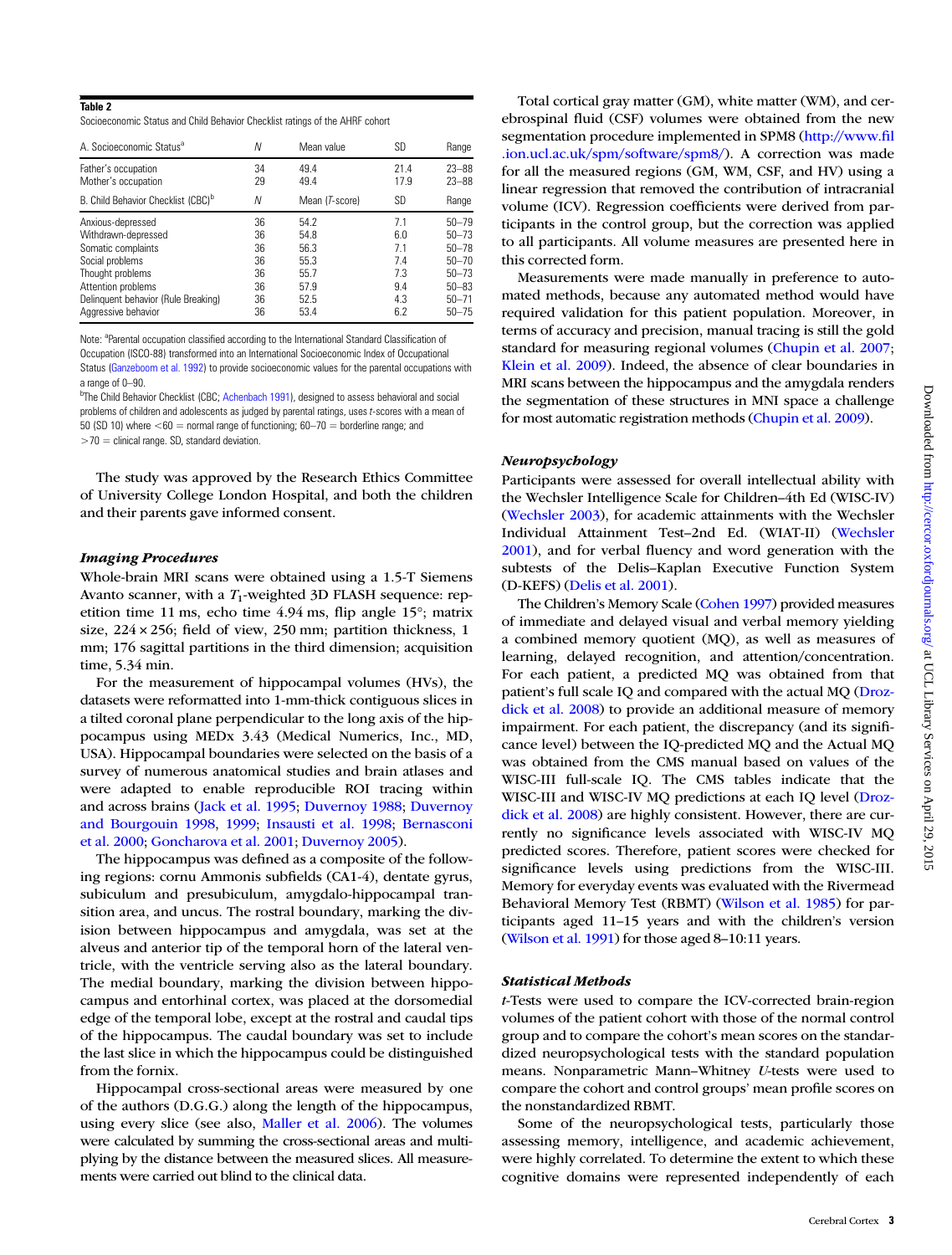<span id="page-3-0"></span>other in this cohort, and to counter the risk of false-positive errors resulting from multiple comparisons, we carried out a principal component analysis (PCA) on the standardized scores of WISC, WIAT, and CMS indices, using eigenvalues >1



Figure 1. ICV-corrected hippocampal and global brain volumes in 40 AHRF patients against a mean of 64 controls (set at  $z = 0$ ). H, hippocampus; GM, gray matter; WM, white matter; CSF, cerebrospinal fluid.  $*P < 0.01$ ;  $**P < 0.001$  (independent samples t-test, df adjusted).

#### Table 3

Cognitive profile of the AHRF cohort a

as a cutoff criterion and Varimax rotation. Stepwise multiple linear regression and Pearson's correlation analyses were performed to examine the relationships 1) between brain-region volumes and memory measures (MQ, mean Visual/Verbal Immediate Memory and, separately, Delayed Memory), 2) between medical variables (Table [1](#page-1-0)) and HVs (left, right, and bilateral—i.e., the mean of left and right volumes), and 3) between medical variables and memory measures.

#### **Results**

#### Brain-Region Volumes of the AHRF Cohort

Using the mean and standard error of the control group's brain-region volumes as baseline, the cohort's volumes were transformed into z-scores to allow direct comparison of the cohort's deviation from baseline across the widely different volumes of the 4 brain regions. As shown in Figure 1, the mean volumes of the cohort's left, right, and bilateral hippocampi were significantly below baseline (all  $Ps < 0.001$ ). The volumes of 2 other brain regions showed smaller but significant differences (both  $P$  values = 0.01) between the cohort and control group: one was a reduction in the cohort's WM, and the other, an increase in the cohort's cerebrospinal fluid, the increased CSF presumably reflecting the reduction in WM as well as in HVs.

The degree of hippocampal atrophy in the ECMO and CM subgroups did not differ significantly in either the full or the

| Cognitive domain                       | AHRF cohort $(N = 40)$ |            |                     |                |  |
|----------------------------------------|------------------------|------------|---------------------|----------------|--|
|                                        | Mean SS                | SD         | $t$ -test (df = 39) | $P$ value      |  |
| А.                                     |                        |            |                     |                |  |
| Intelligence (WISC-IV)                 |                        |            |                     |                |  |
| Full Scale IQ                          | 97                     | 13         | $-1.30$             | 0.20           |  |
| Verbal Comprehension                   | 96                     | 12         | $-1.88$             | 0.07           |  |
| Perceptual Reasoning                   | 100                    | 14         | $-0.19$             | 0.85           |  |
| <b>Working Memory</b>                  | 96                     | 11         | $-2.05$             | 0.047          |  |
| <b>Processing Speed</b>                | 99                     | 14         | $-0.31$             | 0.76           |  |
| Academic Attainments (WIAT)            |                        |            |                     |                |  |
| <b>Word Reading</b>                    | 98                     | 12         | $-1.19$             | 0.24           |  |
| Reading Comprehension                  | 102                    | 14         | 0.80                | 0.43           |  |
| Spelling                               | 95                     | 12         | $-2.78$             | 0.008          |  |
| Numerical Operations                   | 96                     | 17         | $-1.59$             | 0.12           |  |
| Mathematical Reasoning                 | 97                     | 12         | $-1.38$             | 0.18           |  |
| Verbal Fluency (D-KEFS)                |                        |            |                     |                |  |
| Letter Fluency                         | 99                     | 17         | $-0.56$             | 0.58           |  |
| Category Fluency                       | 107                    | 14         | 3.13                | 0.003          |  |
| Β.                                     |                        |            |                     |                |  |
| Memory (CMS)                           |                        |            |                     |                |  |
| <b>General Memory Quotient</b>         | 87                     | 17         | $-5.03$             | < 0.001        |  |
| Verbal Immediate                       | 86                     | 15         | $-5.97$             | < 0.001        |  |
| Verbal Delayed                         | 86                     | 16         | $-5.79$             | < 0.001        |  |
| Visual Immediate                       | 100                    | 12         | $-0.17$             | 0.87           |  |
| Visual Delayed                         | 90                     | 14         | $-4.76$             | < 0.001        |  |
| Attention/Concentration                | 102                    | 14         | 0.78                | 0.44           |  |
| Learning                               | 93                     | 13         | $-3.15$             | 0.003          |  |
| Delayed Recognition                    | 84                     | 19         | $-5.55$             | < 0.001        |  |
| Mean of Visual/Verbal Immediate        | 93                     | 12         | $-3.74$             | 0.001          |  |
| Mean of Visual/Verbal Delayed          | 88                     | 13         | $-6.00$             | < 0.001        |  |
| <b>Episodic Memory</b>                 | Median                 | Median     | U                   | $\overline{P}$ |  |
|                                        | (AHRF)                 | (Controls) |                     |                |  |
| Rivermead Behavioral Memory Test (/22) | 17                     | 21         | 780                 | 0.001          |  |

Note:  ${}^{8}$ Age at test, 8-15 years. t-Tests indicate comparison of standardized scores of the cohort with the standard population mean of 100  $\pm$  15(SD). U-value indicates the comparison between the Rivermead Behavioral Memory scores of the cohort and the 64 healthy controls using the nonparametric Mann-Whitney U-test. Significant P values are shown in bold. Abbreviations: AHRF, acute hypoxemic respiratory failure; CMS, Children's Memory Scale; D-KEFS, Delis-Kaplan Executive Function System; SD, standard deviation; SS, Standardized score; WIAT-II, Wechsler Individual Attainment Test; WISC-IV, Wechsler Intelligence Scale for Children IV.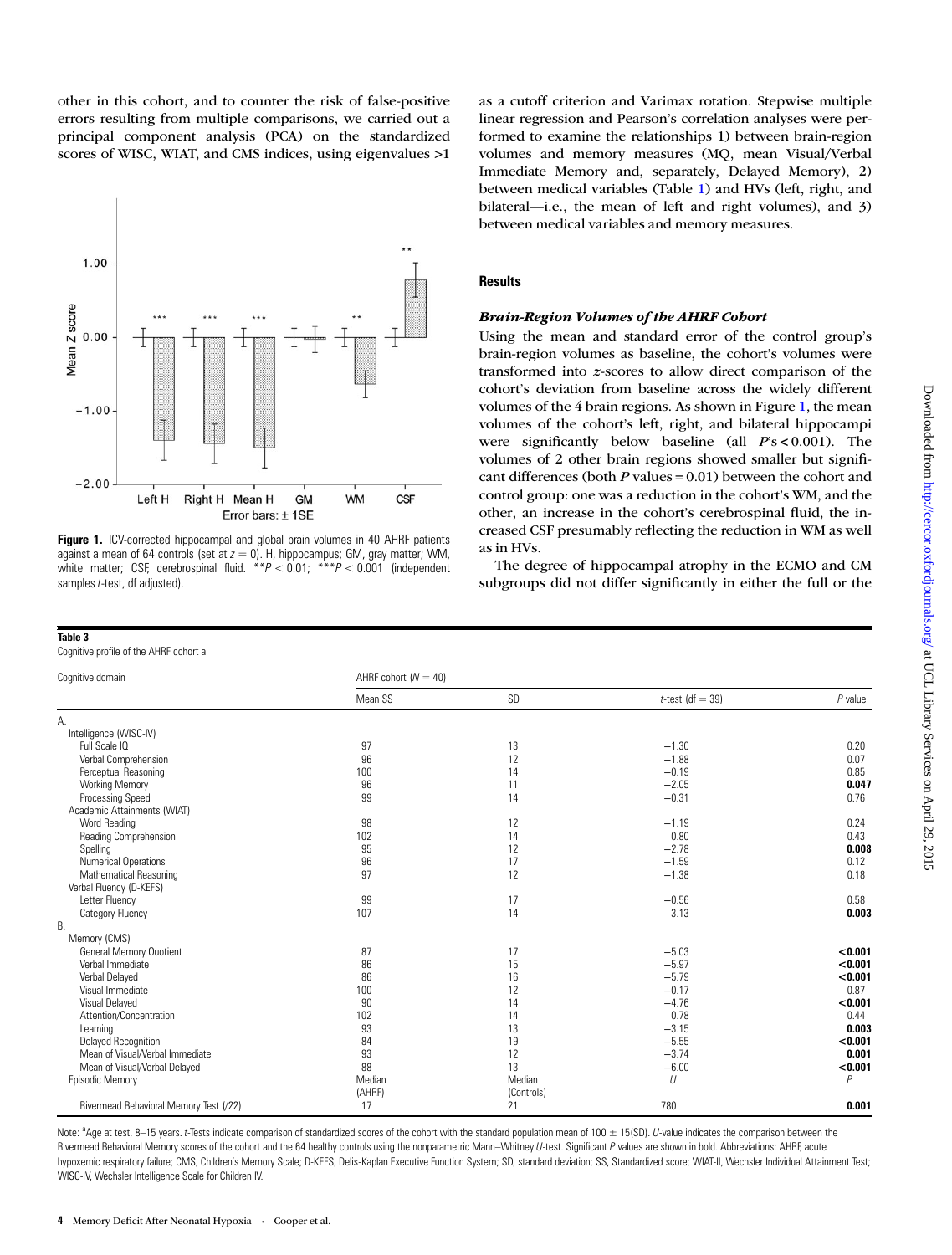Among the full cohort, 18 patients obtained MQ scores significantly below those predicted by their Full Scale IQs  $(mean = 94, SD = 11; mean predicted MQ = 96, SD = 7; mean$ actual MQ = 74, SD = 11;  $t_{(17)} = -13.7$ ,  $P < 0.001$ . The only memory measures on which the ECMO and CM subgroups differed consistently, that is, within both the full cohort and the randomized trial cohort, were on Learning and Delayed Recognition, in both of which the ECMO subgroup scored below the CM subgroup (Learning:  $P = 0.04$  and 0.02 for the full cohort and the randomized trial cohort, respectively; Delayed Recognition:  $P = 0.05$  and 0.06 for the full cohort and the randomized trial cohort, respectively).

Factor Structure of the Cognitive Profile

group.

Substantial correlations were observed between memory measures and measures of intelligence and academic attainments. To determine whether each of these 3 domains contributed to an independent factor, we performed a PCA on the standardized scores of WISC, WIAT, and CMS indices and obtained 3 components. The Kaiser–Meyer–Olkin measure of sampling adequacy for the PCAs was 0.81, and Bartlett's test of sphericity was significant  $(\chi^2_{(120)} = 383.42, P < 0.001)$ . The 3 extracted components, accounting for 69% of the original variance, were composed of the following measures (with only those component loadings that were > 0.6 reported here): The first component (eigenvalue, 7.06; variance, 44%), subsequently referred to as "Memory" was composed of CMS subtests Verbal Immediate Memory, Verbal Delayed Memory, Visual Immediate Memory, Visual Delayed Memory, Delayed Recognition, and Learning. The second component (eigenvalue, 2.16; variance, 14%) subsequently labeled "Verbal Intelligence," included WIAT subtests Word Reading, Reading Comprehension, Spelling, Mathematical Reasoning, and the WISC subtest Verbal Comprehension. The third component (eigenvalue, 1.75; variance, 11%) labeled "Attention" included CMS subtest Attention/Concentration and the WISC subtest Working Memory. Regression-based component scores  $(M = 0,$ SD = 1) were extracted for each participant, and correlations were run between these component scores and left, right, and bilateral HVs.

Full Scale IQ (mean predicted MQ = 99, SD = 7; mean actual MQ = 87, SD = 17;  $t_{(39)} = -5.55$ ,  $P < 0.001$ ). The patients also showed a marked deficit on the RBMT  $(P=0.001,$  Mann-Whitney U-test) relative to the score of the normal control

## Correlations Between Brain Volumes and Neuropsychological Measures

In the AHRF cohort, significant positive correlations were found between left, right, and bilateral HVs and both the General Memory Quotient and Delayed Visual/Verbal Memory (see Table [4](#page-5-0) and Fig. [2\)](#page-5-0). Among the 3 PCA components (see above), the only one that correlated with HVs was the Memory component (left,  $r = 0.45$ ,  $P = 0.003$ ; right,  $r = 0.34$ ,  $P = 0.031$ ; and bilateral,  $r = 0.41$ ,  $P = 0.009$ ).

In addition, there were significant positive correlations between left and bilateral HVs and Immediate Visual/Verbal Memory, and between left HV and Learning, but there was no significant correlation between HVs and Full Scale IQ  $(r =$ 0.083,  $P = 0.612$ ). The only other significant finding was a

randomized trial cohort, but an increase in CSF volume in the ECMO relative to the CM subgroup was observed in both cohorts. Although the CSF increase in the ECMO subgroup was not accompanied by significantly decreased WM (as it was in the full cohort), there was a trend in this direction (reduced WM in the ECMO compared to the CM subgroup,  $P = 0.09$ ; see [Supplementary Table 5](http://cercor.oxfordjournals.org/lookup/suppl/doi:10.1093/cercor/bht332/-/DC1) for further details).

## Cognitive Profile of the AHRF Cohort

The neuropsychological results of the full AHRF cohort are listed in Table [3](#page-3-0). Statistical comparisons of the neuropsychological results between the ECMO and CM subgroups of both the full cohort and the randomized trial cohort are shown in [Sup](http://cercor.oxfordjournals.org/lookup/suppl/doi:10.1093/cercor/bht332/-/DC1)[plementary Table 6](http://cercor.oxfordjournals.org/lookup/suppl/doi:10.1093/cercor/bht332/-/DC1).

# Intelligence

The scores of the patient cohort did not differ significantly from those of the standard population  $(M = 100, SD = 15)$ either in Full Scale IQ or in 3 of the 4 domains composing it: Verbal Comprehension, Perceptual Reasoning, and Processing Speed. The one exception was in the domain of Working Memory, which showed a small but significant deficit  $(P<0.05)$ . Examination of the Working Memory scores in the ECMO and CM subgroups indicates that they differed in the randomized trial cohort but not in the full cohort, raising questions as to the reliability of the difference in the 2 subgroups, particularly because in this case it was the CM subgroup that fell significantly below the ECMO subgroup, which was the more consistently impaired of the 2 (see below).

Comparison of the 2 subgroups' scores on Full-Scale IQ and its subdomains indicated a more consistent finding of significantly lower Verbal Comprehension (VC) in the ECMO than in the CM subgroup in both the full cohort  $(M_{\text{VC}})$ , 94 vs. 102,  $P = 0.02$ ) and in the randomized trial cohort ( $M_{\text{VC}}$ , 92 vs.  $101, P = 0.05$ ).

# Academic Attainments

The cohort's mean scores on the literacy and numeracy subtests also did not differ significantly from the standard population mean, except for their mean score on Spelling, which fell below the standard mean. There were no significant differences between the mean scores of the ECMO and CM subgroups on any of the tests of academic attainments.

# Verbal Fluency

Similar results were obtained on the fluency measures. Here, neither measure revealed impairment in the full AHRF cohort. Interestingly, however, on Category Fluency, the patient cohort performed significantly above the standard population mean (P  $= 0.003$ ), due to the attainment of a high mean score in the CM subgroup, selectively (CM vs. ECMO in the full cohort,  $P = 0.02$ ).

## Memory

Despite preservation of their general cognitive status, the children in the patient cohort were markedly impaired relative to the standard population mean of  $100 \pm 15$  (SD) on nearly every one of the CMS measures. The only exceptions were the subdomain of Visual Immediate Recall and the nonmnemonic measure of Attention/Concentration, on both of which they scored in the average range. In addition, the mean MQ of the full cohort was significantly below the MQ predicted by their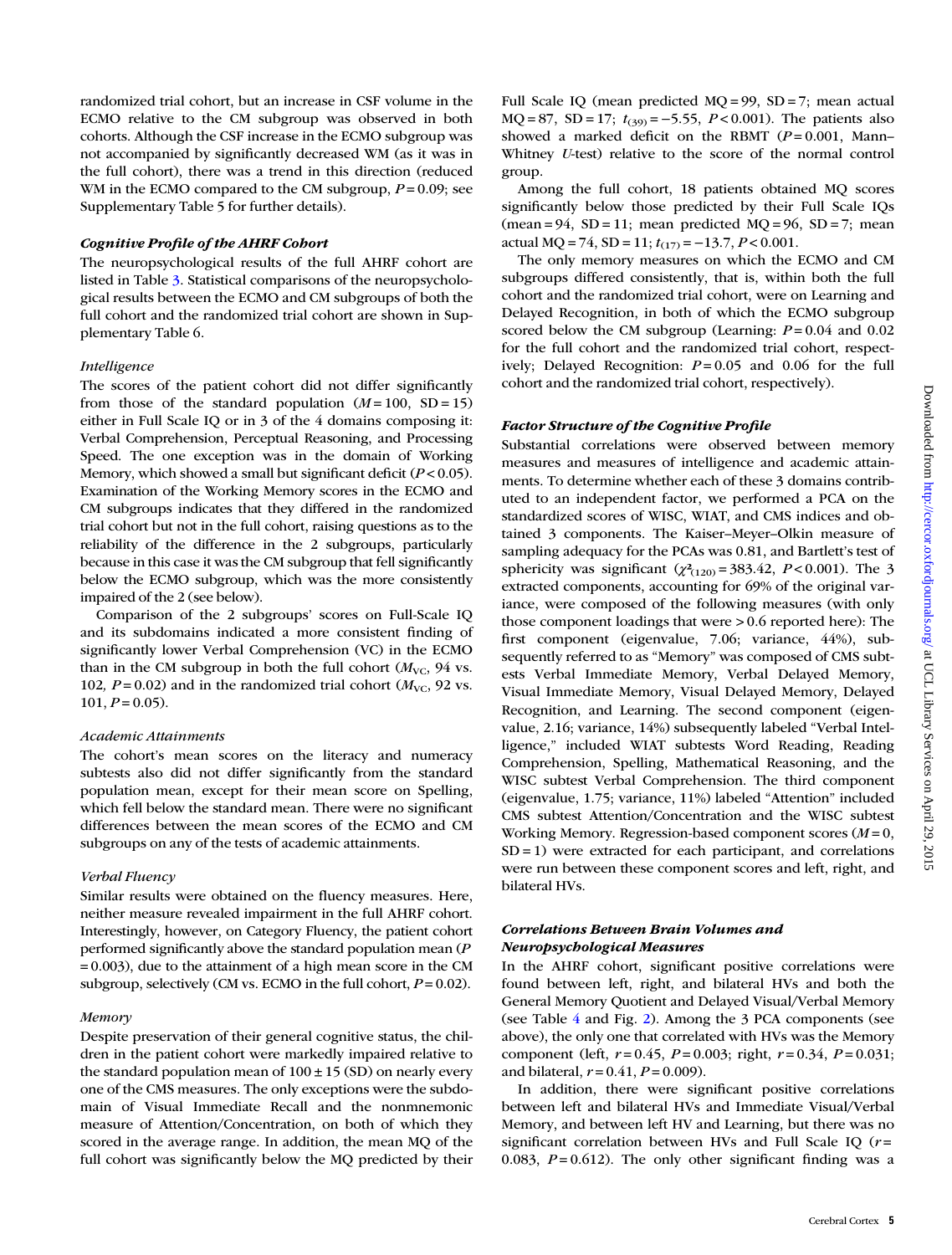## <span id="page-5-0"></span>Table 4

Correlations between hippocampal volumes and measures of memory and learning

|                                                                                  | Left hippocampal volume                        | Right hippocampal volume                        | Bilateral hippocampal volume                   |
|----------------------------------------------------------------------------------|------------------------------------------------|-------------------------------------------------|------------------------------------------------|
| <b>CMS General Memory</b>                                                        | $r = 0.410 P = 0.009$                          | $r = 0.325 P = 0.041$                           | $r = 0.381 P = 0.015$                          |
| CMS Mean Visual/Verbal Immediate Memory<br>CMS Mean Visual/Verbal Delayed Memory | $r = 0.409 P = 0.009$<br>$r = 0.437 P = 0.005$ | NS <sup>a</sup><br>$r = 0.375 P = 0.017$        | $r = 0.372 P = 0.018$<br>$r = 0.421 P = 0.007$ |
| CMS Learning                                                                     | $r = 0.331 P = 0.037$                          | ΝS                                              | ΝS                                             |
| <b>CMS Attention/Concentration</b><br>Memory Component (PCA)                     | NS.<br>$r = 0.451 P = 0.003$                   | $r = -0.331 P = 0.037$<br>$r = 0.341 P = 0.031$ | <b>NS</b><br>$r = 0.410 P = 0.009$             |

aNS, no significant correlation.



Figure 2. Correlation between bilateral hippocampal volume and mean score on Delayed Visual/Verbal Memory in the AHRF cohort.

negative correlation between right HV and the Attention/Concentration score ( $r = -0.331$ ,  $P = 0.037$ ).

Stepwise linear regression analyses were then performed using left, right, and bilateral HVs as predictor variables of the memory scores. These analyses revealed that only left HV was a significant predictor in the total group and that it accounted for 17% of the variance in the General Memory Quotient  $(F_{1,39} = 7.68, P = 0.009; \beta = 0.41)$ , 19% of the variance in mean Delayed Visual/Verbal Memory ( $F_{1,39} = 8.97$ ,  $P = 0.005$ ;  $\beta =$ 0.44), and 17% of the variance in mean Immediate Visual Memory  $(F_{1,39} = 7.73, P = 0.008; \beta = 0.41)$ .

Four children in the patient cohort had both a neuropathology and neuropsychology profile characteristic of patients with DA ([Vargha-Khadem et al. 1997;](#page-7-0) [Gadian et al. 2000\)](#page-7-0). Specifically, despite having Intelligence Quotients in the low average range (84–89), these 4 cases had MQs 22–50 points (mean, 35 points) below the standard mean of 100, and Rivermead scores 5–13 points (mean, 10 points) below the mean control score of 20. The severe mnemonic deficits in these 4 children were associated with HVs that were reduced bilaterally 28–50% (mean, 38%) below the mean HVs of the control participants.

## Relationship of Medical Variables to Hippocampal Volumes and Memory Measures

Stepwise linear regressions using all the medical variables listed in Table [1](#page-1-0) revealed that the only significant predictor of HVs in the patient cohort was gestational age: left HV  $F_{1,39} = 8.34$ ,  $P = 0.006$ ,  $\beta = 0.42$ ; right HV  $F_{1,39} = 4.27$ ,  $P = 0.046$ ,  $β = 0.32$ ; bilateral HV  $F_{1,39} = 6.58$ ,  $P = 0.014$ ,  $β = 0.38$ . This age factor accounted for 18, 10, and 15% of the variance in left, right, and bilateral HV, respectively, with greater gestational age predicting larger HVs.

None of the medical variables directly predicted any of the memory measures in the patient cohort (see Table [1\)](#page-1-0).

#### **Discussion**

Our results support the prediction that neonatal hypoxia can lead to hippocampal damage and, later in childhood, to an impairment in cognitive memory. The findings thus demonstrate that the 3 events do indeed form a causal sequence. Furthermore, the risk of the final event is substantial: Of the 40 patients in the cohort, 19 (∼48%) had significantly reduced MQs relative to values predicted by their Full Scale IQs. Moreover, 4 patients (10%) met both our anatomical and our mnemonic criteria for DA. Equally important, however, many of the remaining patients also had smaller HVs than the controls, and this too led to a significant degree of memory impairment. As a result, our patient cohort, aged 8–15, had a mean HV and a mean memory score that were substantially below those of the normal controls. Importantly, the cognitive impairment was selective to the domain of memory, as indicated by their achievement of average-range scores on tests of intelligence, academic attainments, and verbal fluency. Moreover, because these findings demonstrate that, over the course of their postnatal development, even those children with significant memory problems (see below) were nevertheless able to acquire normal levels of factual, or semantic, knowledge, their mnemonic difficulties appear to be limited to event, or episodic, memory, further implicating hippocampal damage as the cause of their difficulties ([Dikova et al. 1993;](#page-6-0) [Mishkin et al.](#page-7-0) [1997;](#page-7-0) [Vargha-Khadem et al. 1997,](#page-7-0) [2003](#page-7-0); [Gadian et al. 2000](#page-7-0); [Isaacs et al. 2003](#page-7-0); [Mañeru et al. 2003;](#page-7-0) [de Haan, Mishkin et al.](#page-6-0) [2006a](#page-6-0); [de Haan, Wyatt et al. 2006b](#page-6-0); [Raman et al. 2006;](#page-7-0) [Titus](#page-7-0) [et al. 2007;](#page-7-0) [Huang et al. 2009](#page-7-0); [Rodricks et al. 2010](#page-7-0)).

Evidence of a relationship between memory impairment and hippocampal damage was demonstrated by significant correlations between extent of hippocampal atrophy and memory scores across the entire cohort, and regression analyses indicating that HVs were a significant predictor of memory scores. The observations that memory, verbal intelligence, and attention loaded on different factors, supports the conclusion that hippocampal function is selectively related to memory.

Notably, 4 of the children (10% of the cohort) had the neuropathological and the neuropsychological profile of DA. This degree of memory impairment is known to seriously interfere with carrying out the ordinary tasks of daily life at home and at school, and, later in life, with finding gainful employment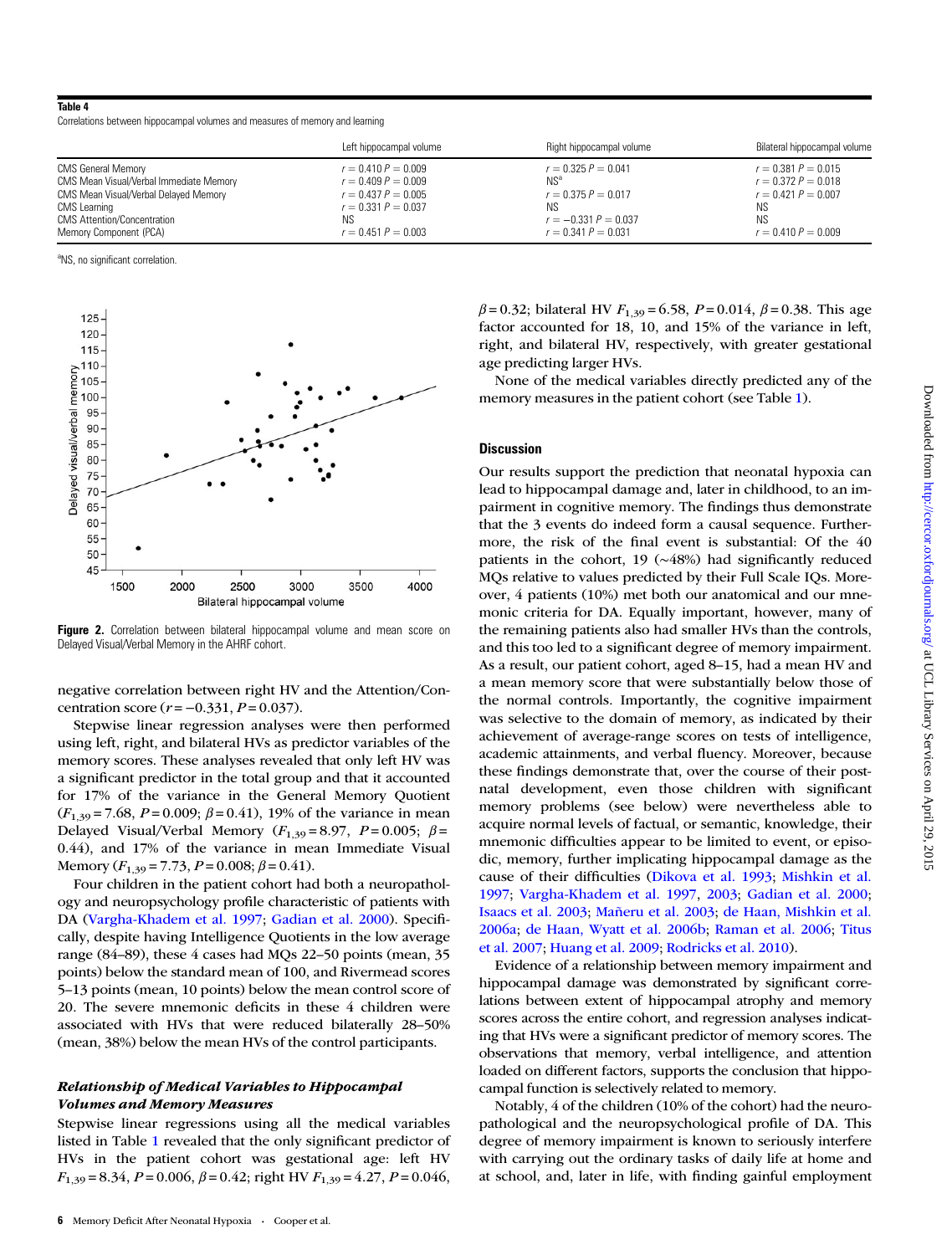<span id="page-6-0"></span>and living independently ([Vargha-Khadem et al. 1997;](#page-7-0) [Gadian](#page-7-0) [et al. 2000;](#page-7-0) [Isaacs et al. 2003](#page-7-0)).

#### Supplementary Material

[Supplementary material can be found at: http://www.cercor.oxford](http://cercor.oxfordjournals.org/lookup/suppl/doi:10.1093/cercor/bht332/-/DC1) [journals.org/](http://cercor.oxfordjournals.org/lookup/suppl/doi:10.1093/cercor/bht332/-/DC1)

# Funding

This work was supported by the Medical Research Council (program grant number G03000117/65439); the Central and East London Research Network (5177); and the Intramural Research Program of the National Institute of Mental Health, National Institutes of Health, Department of Health and Human Services. Funding to pay the Open Access publication charges for this article was provided by Research Councils UK.

## **Notes**

We thank the participants and their families for giving so generously of their time, the National Perinatal Epidemiology Unit (NPEU), University of Oxford, and Maura O'Callaghan, Cardiac Intensive Care Unit, Great Ormond Street Hospital for Children Foundation Trust, for assistance with patient recruitment. Conflict of Interest: None declared.

## References

- Achenbach TM. 1991. An integrative guide to the 1991 CBCL/4-18, YSR, and TRF profiles. Burlington (VT): University of Vermont, Department of Psychology.
- Adlam AL, Malloy M, Mishkin M, Vargha-Khadem F. 2009. Dissociation between recognition and recall in developmental amnesia. Neuropsychologia. 47:2207–2210.
- Bachevalier J, Vargha-Khadem F. 2005. The primate hippocampus: ontogeny, early insult and memory. Curr Opin Neurobiol. 15: 168–174.
- Bennett CC, Johnson A, Field D, Elbourne D. 2001. UK collaborative randomised trial of neonatal extracorporeal membrane oxygenation: follow-up to age 4 years. Lancet. 357:1094–1096.
- Bernasconi N, Bernasconi A, Caramanos Z, Andermann F, Dubeau F, Arnold DL. 2000. Morphometric MRI analysis of the parahippocampal region in temporal lobe epilepsy. Ann N Y Acad Sci. 911: 495–500.
- Chupin M, Hammers A, Bardinet E, Colliot O, Liu RSN, Duncan JS, Garnero L, Lemieux L. 2007. Fully automatic segmentation of the hippocampus and the amygdala from MRI using hybrid prior knowledge. Med Image Comput Assist Interv. 10(1):875–82.
- Chupin M, Hammers A, Liu RSN, Colliot O, Burdett J, Bardinet E, Duncan JS, Garnero L, Lemieux L. 2009. Automatic segmentation of the hippocampus and the amygdala driven by hybrid constraints: method and validation. NeuroImage. 46(3):749–61.
- Cohen M. 1997. Children's Memory Scale. San Antonio (TX): Harcourt Brace & Company.
- de Haan M, Mishkin M, Baldeweg T, Vargha-Khadem F. 2006a. Human memory development and its dysfunction after early hippocampal injury. Trends Neurosci. 29:374–381.
- de Haan M, Wyatt JS, Roth S, Vargha-Khadem F, Gadian D, Mishkin M. 2006b. Brain and cognitive-behavioural development after asphyxia at term birth. Dev Sci. 9:350–358.
- Delis D, Kaplan E, Kramer J. 2001. Delis-Kaplan executive function scale. San Antonio (TX): Psychological Corporation.
- Dikova M, Van Reempts J, Wouters L, Clincke G, Borgers M. 1993. Learning performance at different time periods after hypoxia in infant rats. Acta Neurobiol Exp. 53:467–471.
- Drozdick LW, Holdnack J, Rolfhus E, Weiss L. 2008. Wechsler Intelligence Scale for Children. 4th Edition. Technical Report #5: WISC– IV and Children's Memory Scale. San Antonio (TX): Pearson Education.
- Drysdale K, Shores A, Levick W. 2004. Use of the everyday memory questionnaire with children. Child Neuropsychol. 10(2):67–75.

Despite the chronic impairment in memory after neonatally sustained bilateral hippocampal damage, plastic changes and compensatory mechanisms may be present in the developing young brain. For example, the negative correlation between right HV and the Attention/Concentration score might represent one such compensatory mechanism. Thus, in the presence of a small right hippocampus, extra attentional and concentration efforts may have had to be expended to compensate for the compromised neural substrate. Such compensatory phenomena have been reported in fMRI studies of groups with neurodevelopmental disorders, such as dyscalculia and phonological impairment [\(Eden et al. 2004](#page-7-0); [Kaufman et al. 2009](#page-7-0)).

Having determined that there is a relationship between amount of hippocampal atrophy and degree of memory impairment, it is important to point out the deviations from this relationship. First, although the ECMO and CM subgroups did not differ in degree of hippocampal atrophy, the ECMO subgroup was impaired relative to the CM subgroup in Learning, Delayed Recognition, and Verbal Comprehension (findings observed within both the full cohort and the randomized trial cohort); given the absence of greater hippocampal atrophy in the ECMO subgroup, the only observed pathology that could conceivably account for their memory and comprehension deficits is this subgroup's increased CSF and trend toward reduced global WM. Second, substantial hippocampal damage is not an obligatory consequence of AHRF; many of the children in the cohort had HVs that matched or exceeded the mean HV of the control group  $(3254 \pm 250 \text{ mm}^3)$ . In some cases, this may have been a consequence of gestational age: as indicated by the regression models for the effects of the medical variables, the size of the hippocampi, particularly on the left, was predicted by gestational age, suggesting that the closer the newborns had been to normal gestational age, the less vulnerable they were to hippocampal atrophy. A possibility worth considering is that other patients who did not succumb to the adverse consequences of neonatal hypoxia may have had a genetic protection against hypoxiainduced brain damage [\(Jeong and Park 2012](#page-7-0); [Lopez-](#page-7-0)[Hernández et al. 2012\)](#page-7-0).

Granting these potential forms of protection, the present findings add to the growing body of evidence that the hippocampus is highly and selectively susceptible to injury caused by hypoxia sustained early in life and that, because the episodic memory functions of the hippocampus do not play a critical role in infancy or even in early childhood, the impairment can remain silent and unnoticed for several years. Acute neonatal respiratory failure is only one of several neonatal events that can lead to hippocampal damage, and, as the present findings show, neonates who suffer such an episode can grow into an unheralded memory impairment that will interfere, and in some cases seriously interfere, with the rest of their lives.

To our knowledge, this is the first demonstration of a predicted relationship between degree of hippocampal damage and degree of memory impairment in a large cohort of children at risk for these effects due to neonatal hypoxia. Wider recognition of this hypoxia-induced neuropathology and memory loss may lead, through combined basic and clinical research, to the development of brain protective measures that will help prevent this adverse causal sequence.